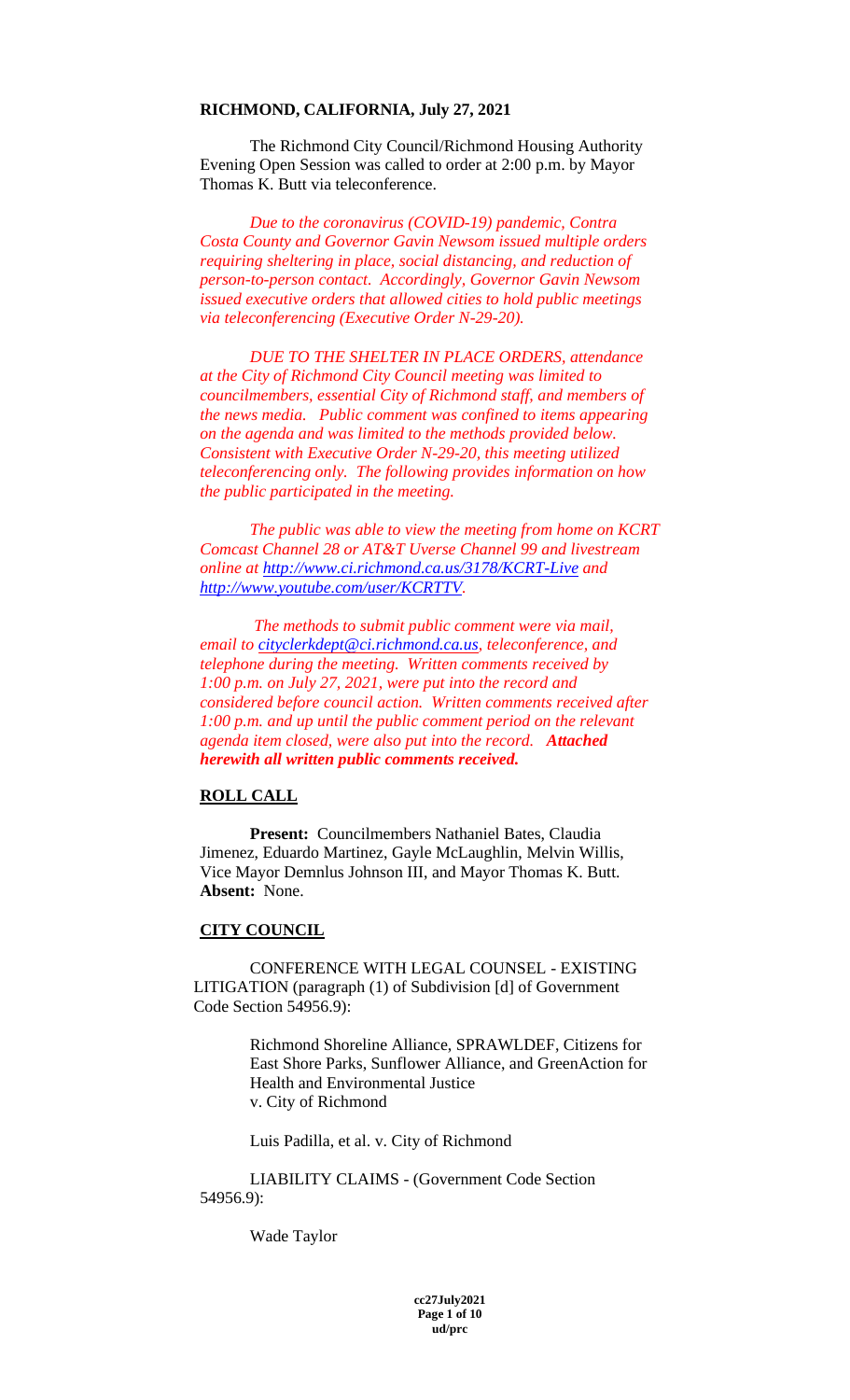### CONFERENCE WITH LABOR NEGOTIATORS (Government Code Section 54957.6):

Agency Representatives: Jack Hughes Employee organizations:

- 1. SEIU Local 1021 Full Time Unit
- 2. SEIU Local 1021 Part Time Unit
- 3. IFPTE Local 21 Mid-Level Management Unit
- 4. IFPTE Local 21 Executive Management Unit
- 5. Richmond Police Officers Association RPOA
- 6. Richmond Police Management Association RPMA
- 7. IAFF Local 188
- 8. Richmond Fire Management Association RFMA

CONFERENCE WITH REAL PROPERTY NEGOTIATOR (Government Code Section 54956.8):

> Property: Terminal One Agency negotiators: Laura Snideman, Shasa Curl and Lina Velasco Negotiating parties: Terminal One Development LLC Under negotiation: Price and terms of payment

# **RICHMOND HOUSING AUTHORITY**

CONFERENCE WITH REAL PROPERTY NEGOTIATOR (Government Code Section 54956.8):

Property: Marina Way South, Virginia, Maine, So. 13th, So. 15th, and So. 16th , Richmond, CA (Nystrom) Agency negotiator: Shasa Curl and Nannette Beacham Negotiating parties: McCormack Baron Salazar (MBS) and Richmond Neighborhood Housing Services (RNHS) Under negotiation: Price and terms of payment

# **PUBLIC COMMENT BEFORE CLOSED SESSION**

Yen Do gave comments regarding labor negotiations via teleconference.

The Open Session adjourned to Closed Session at 2:03 p.m. Closed Session adjourned at 5:46 p.m.

The Regular Meeting of the Richmond City Council was called to order at 6:37 p.m. by Mayor Butt via teleconference.

# **ROLL CALL**

**Present:** Councilmembers Jimenez, Martinez, McLaughlin, Willis, Vice Mayor Johnson III, and Mayor Butt. **Absent:**  Councilmember Bates**.** 

# **STATEMENT OF CONFLICT OF INTEREST**

City Attorney, Teresa Stricker stated conflict of interest on Item I-23. Ms. Stricker was a partner at Renne Public Law Group until October 2020.

> **cc27July2021 Page 2 of 10 ud/prc**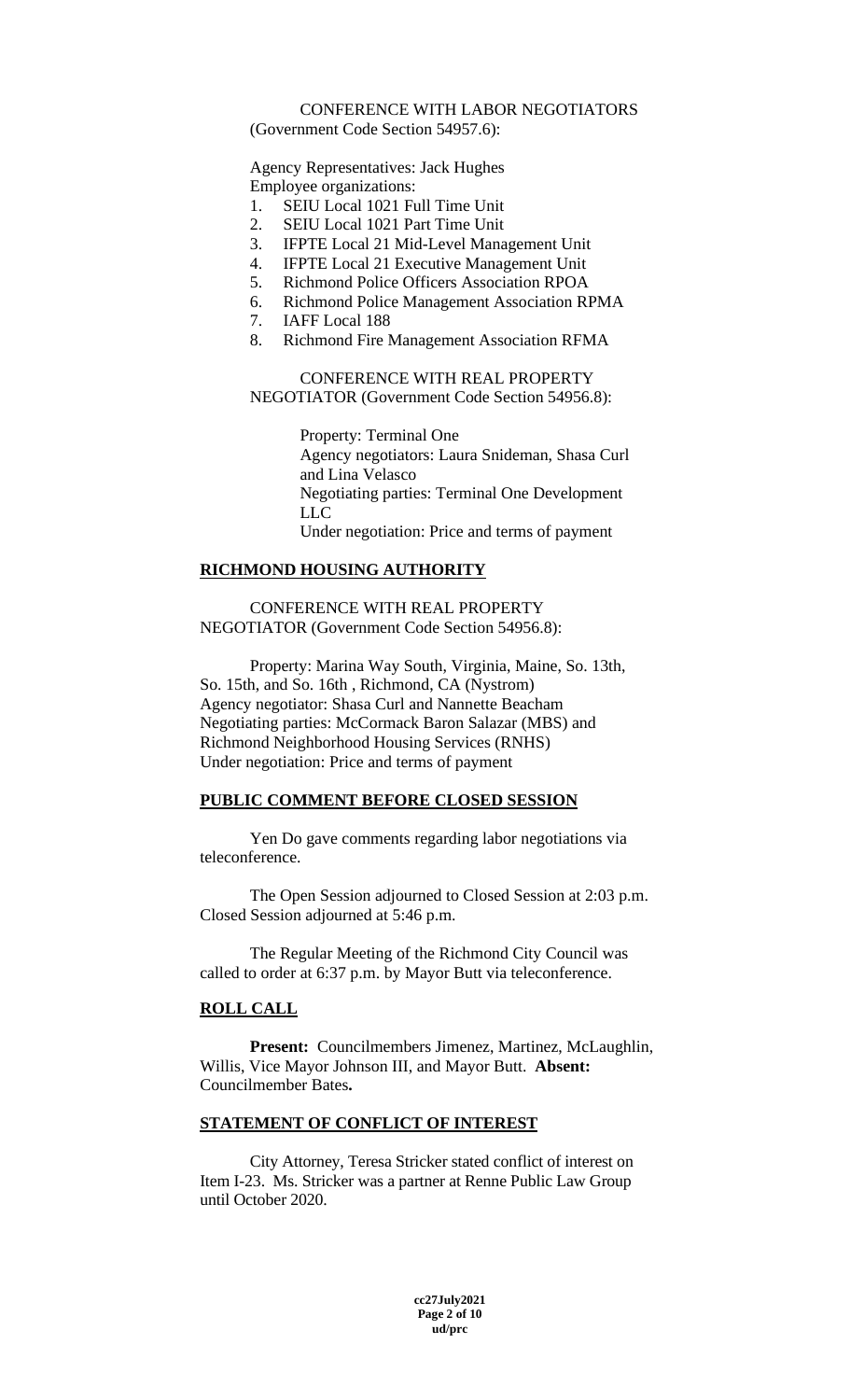### **AGENDA REVIEW**

Items I-16, I-17, I-18, and I-19 were removed from the Consent Calendar for discussion at the end of the agenda. Items I-20 and L-6 were continued to the September 14, 2021, City Council meeting. A motion by Councilmember McLaughlin, seconded by Councilmember Willis, moved Item 1-19 for discussion after Item J-1, by the following vote: **Ayes**: Councilmembers Jimenez, Martinez, McLaughlin, Willis, and Vice Mayor Johnson III. **Noes**: Mayor Butt. **Absent**: Councilmember Bates. **Abstain**: None. Items L-1 and I-19 were moved for discussion immediately following approval of the Consent Calendar.

# **PRESENTATIONS, PROCLAMATIONS, AND COMMENDATIONS**

**Items D-1 through D-3 were moved to the Consent Calendar portion of the agenda.**

**D-1.** Proclamation declaring September 2021 as Betty Reid Soskin Month in the City of Richmond.

**D-2**. Proclamation recognizing former Richmond resident and blues legend Mr. Jimmy McCracklin's Centennial Birthday (posthumously) and declare August 13, 2021, as Richmond Ambassador Blues Legend Jimmy McCracklin Day.

**D-3**. Announce recent resignation from City of Richmond boards, commissions, and committees; and announce vacancies as of July 21, 2021, and ask that interested individuals send applications to the City Clerk.

### **REPORT FROM THE CITY ATTORNEY ON FINAL DECISIONS MADE DURING CLOSED SESSION**

City Attorney Teresa Stricker stated there were no final actions to report.

### **REPORT FROM THE CITY MANAGER**

City Manager Laura Snideman urged everyone to get the COVID-19 vaccine.

### **CRIME REPORT FROM POLICE CHIEF**

Chief Bisa French provided a report, which highlighted the following: 1 homicide in the city since the last report; twelve homicides to date this year; 5 shootings over the past 3 weeks; investigated twelve robberies and 9 domestic assaults; a home invasion robbery in the Northern district; human trafficking investigation on 23rd Street; and DUI Checkpoint. Chief French also reported that missing person, Antoine Whitley's body was recovered from the San Pablo Bay.

### **OPEN FORUM FOR PUBLIC COMMENT**

The following individuals gave comments via teleconference:

Jeanne Kortz gave comments regarding Mayor Butt's conduct toward staff at the last City Council meeting.

> **cc27July2021 Page 3 of 10 ud/prc**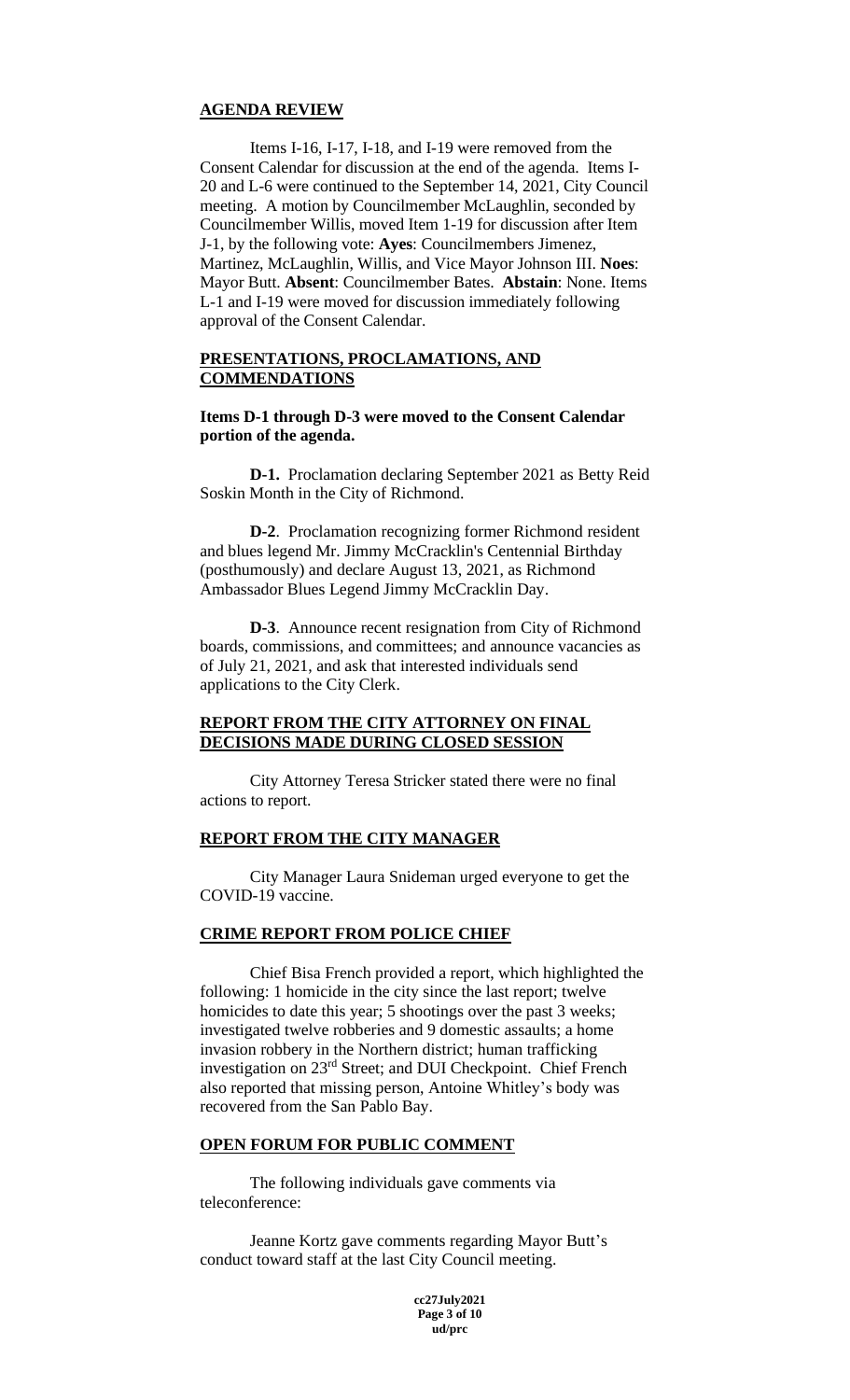Deborah DeJeana Burkes and Melinda McCrary invited everyone to Jimmy McCracklin's 100<sup>th</sup> Birthday celebration on Friday, August 13, 2021, at CoBiz and on August 14, 2021, at Civic Center Plaza.

Mark Wassberg gave comments regarding illegal immigration.

Yenny Garcia invited everyone to a virtual ceremony for the Women's Health and Leadership Program on Friday, July 30, 2021, from 12 p.m. to 2 p.m.

Leisa Johnson gave comments regarding ways to deal with fireworks and sideshows in the city.

Randy Joseph invited everyone to the Stop the Violence Caravan and Put the Guns Down Rally beginning at Civic Center Plaza on Saturday, August 7, 2021, at 11:30 p.m.

Jan Mignone stated speakers should be given a time limit to raise their hand to speak and should not be able to request to speak at any time during the discussion and public comment portion of an agenda item.

Oscar Garcia gave comments regarding the dangers of sideshows and that the city should not condone a designated area to conduct sideshows.

Pam Stello stated that Mayor Butt should be punished for disclosing confidential Closed Session discussions, cancelling City Council meetings, and obstructing city business.

Councilmember Jimenez apologized to City Attorney Teresa Stricker for not speaking out against inappropriate comments directed at her by Mayor Butt at the last council meeting.

Vice Mayor Johnson III encouraged everyone to attend the birthday celebrations held in honor of Jimmy McCracklin.

#### **CITY COUNCIL CONSENT CALENDAR**

On motion of Councilmember Willis, seconded by Vice Mayor Johnson III, the items marked with an (\*) were approved by the following vote: **Ayes**: Councilmembers Jimenez, Martinez, McLaughlin, Willis, Vice Mayor Johnson III, and Mayor Butt. **Noes**: None. **Absent**: Councilmember Bates. **Abstain**: None.

**\*I-1.** Approved a contract with Net Electric, Inc.in an amount not to exceed \$74,867; and authorized the city manager to execute the Bay Area Air Quality Management District Funding Agreement Amendment No. 2 to complete Project 19EV021 related tasks; and appropriated grant funds in the Fiscal Year 2021- 22 Transportation budget.

\***I-2.** Approved the minutes of the June 29, 2021, special meeting of the City Council.

\***I-3.** Approved appointments to the Commission on Aging: appointed Regina Whitney, new appointment, seat #8, term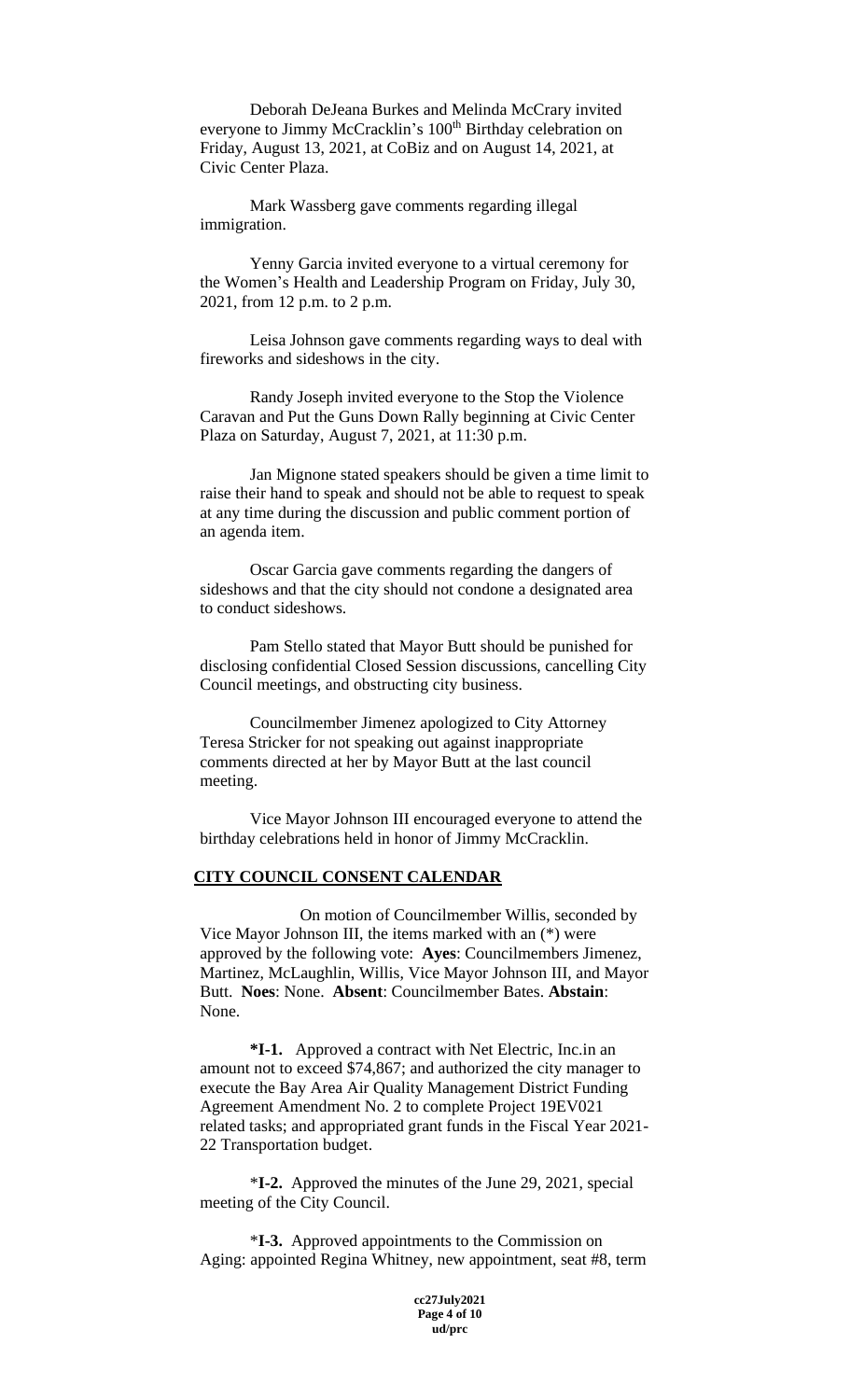expiration date May 19, 2025; and Cate Burkhart, re-appointment, seat #11, term expiration date May 19, 2025.

\***I-4.** Approved a three-year contract with Verizon Connect (formerly Networkfleet) for monthly GPS tracking and management in an amount not exceed \$150,000.

\***I-5**. Approved the purchase of a HD Tilt Back Tire Changer from Snap-On in an amount not to exceed \$13,500.

\***I-6**. Approved a contract for transmission repairs to a Fire Department apparatus (Unit #514; VIN 4S7AT2F997C057106) with AG Transmission Repair, Inc., in an amount not to exceed \$15,000.

**\*I-7.** Adopted **Resolution No. 96-21**, appropriating funds from the 2019A Wastewater Bond proceeds and approved Veolia Water to manage and award contracts for the BAAQMD permitting for the Grit Removal, Aeration Process Upgrade Project to Yorke Engineering, LLC ("Yorke") and to be managed by Veolia Water in an amount not to exceed \$19,139 [project cost of \$16,428 plus a 16.5 percent mark-up of \$2,711].

**\*I-8.** Adopted **Resolution No. 97-21,** approving a contract for Veolia Water to manage a subcontract with Myers & Sons Construction in an amount not to exceed \$6,429,791 [Project cost of \$4,839,888, plus 16.5 percent Veolia mark-up \$798,582, plus 15 percent project contingency \$725,983, plus a (9 percent Veolia mark-up of \$65,338)].

**\*I-9.** Adopted **Resolution No**. **98-21**, to accept the Cutting-Carlson-Hoffman Sanitary Sewer Wet Weather Capacity Improvement Project in the Richmond Municipal Sewer District and Amended the Fiscal Year 2021-22 budget in the amount of \$329,550.

**\*I-10.** Approved a contract with the Local Government Commission in the amount of \$57,000, for two AmeriCorps CivicSpark fellows to support citywide greenhouse gas (GHG) reduction and climate action efforts from September 2021 to August 2022.

**\*I-11.** Adopted **Resolution No**. **99-21**, approving the final recommendation from the Richmond Fund for Children and Youth (RFCY) Oversight Board to award 20 RFCY grants to youthserving public and nonprofit organizations in a total amount not to exceed \$1,620,000 from July 1, 2021, through June 30, 2022; authorized the city manager or her designee to negotiate and execute Grant Service Agreements with approved grantees; and appropriated an additional \$120,000 to align the Fiscal Year (FY) 2021-22 RDCY budget with the approved FY 2021-22 one percent General Fund allocation.

**\*I-12.** Approved a recommendation from the Environment & Community Investment Agreement (ECIA) Grant Review Committee to award a Fiscal Year 2021-2022 grant to Mindful Life Project in an amount not to exceed \$12,500 and authorized the city manager to negotiate and execute Grant Service Agreements with the approved grantee.

**cc27July2021 \*I-13.** Adopted **Resolution No. 100-21**, to accept and appropriate the Sexual Assault Law Enforcement Specialized Units

**Page 5 of 10 ud/prc**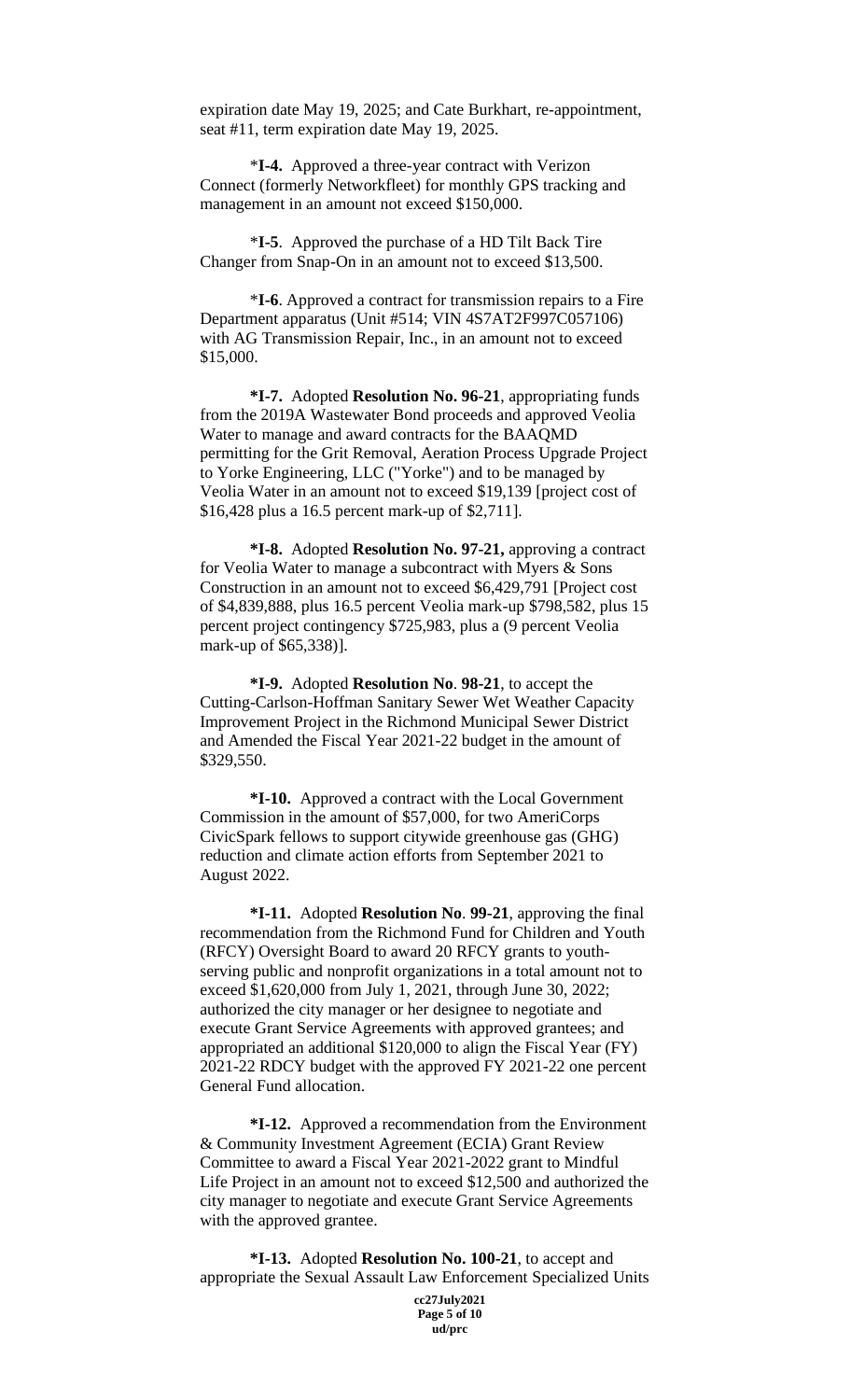Program grant from the Cal OES funds in the amount of \$204,500 and approved the continuation of a contract with Community Violence Solutions, funded by the Cal OES grant for on-site advocates to assist victims of sexual assault in the amount not to exceed \$94,611.

\***I-14**. Adopted **Resolution No**. **101-21**, to accept and appropriate \$68,840 in funding from the Edward Byrne Memorial Justice Assistance Grant (JAG) Program awarded to the Richmond Police Department for the purchase of police safety equipment.

\***I-15**. Adopted **Resolution No. 102-21**, to accept and appropriate \$66,080 in funding from the Edward Byrne Memorial Justice Assistance Grant (JAG) Program awarded to the Richmond Police Department for the purchase of police safety equipment.

**I-16**. Continued to the special August 24, 2021, City Council meeting, the matter to approve a \$90,000 amendment to the legal services agreement with the law firm of Burke Williams & Sorensen, LLP for services rendered from April 1, 2021, through June 30, 2023, for the Hacienda Project and other RHA projects. This item was continued from the cancelled July 20, 2021, meeting.

**I-17**. Continued to the special August 24, 2021, City Council meeting, the matter to approve an amendment to the legal services agreement with the law firm of Burke, Williams &Sorensen, LLP for services rendered from July 1, 2021, through June 30, 2023, for general municipal and personnel matters. This item was continued from the cancelled July 20, 2021, meeting.

**I-18**. Continued to the special August 24, 2021, City Council meeting, the matter to approve the legal services agreement with the law firm of Best, Best & Krieger for services rendered from April 1, 2021, through June 30, 2023, for general municipal matters. This item was continued from the cancelled July 20, 2021, meeting.

**I-19.** The matter to approve a sole-source contract with Rebuilding Together East Bay-North, in an amount not to exceed \$983,975, for a term ending on June 30, 2022, for SOS! Richmond to provide outreach and support services to unsheltered people who reside in encampments and safe parking sites in the City of Richmond was presented Councilmember McLaughlin. Mayor Butt expressed concern that this item did not appear to follow proper procurement procedures and was that the contract was not prepared in collaboration with staff. Discussion ensued. This item was continued from the cancelled July 20, 2021, meeting. The following individuals gave comments via teleconference: Mark Wassberg, Leisa Johnson, Deborah, and Tarnel Abbott. A motion was made by Councilmember McLaughlin, seconded by Councilmember Willis, to approve the contract, passed by the following vote: **Ayes**: Councilmembers Jimenez, Martinez, McLaughlin, Willis, Vice Mayor Johnson III, and Mayor Butt. **Noes**: None. **Absent**: Councilmember Bates. **Abstain**: None.

**I-20**. Continued to the September 14, 2021, City Council meeting, the matter to approve a legal services agreement in the amount of \$80,000 with Oppenheimer Investigations Group LLP to conduct personnel investigations and a first amendment in an amount of \$40,000 to an existing legal services agreement with the law firm of Bertrand, Fox, Elliot, Osman & Wenzel for a total

> **cc27July2021 Page 6 of 10 ud/prc**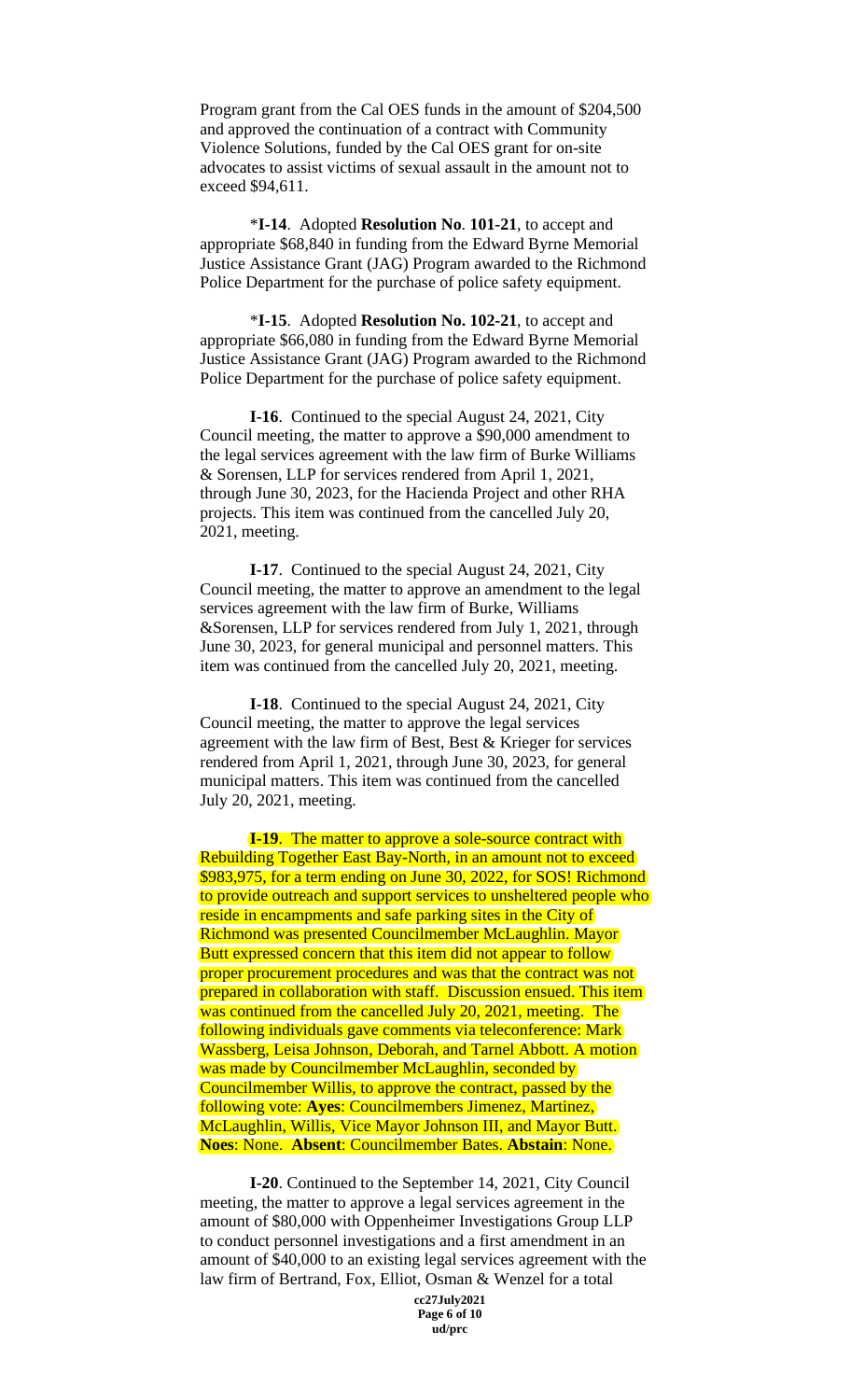contract amount of \$50,000 to provide ongoing labor and employment legal advice to the Human Resources Department. This item was continued from the cancelled July 20, 2021, meeting.

\***I-21**. Adopted **Ordinance No. 12-21 N.S**. setting the tax rate for the Tax Override Pension Fund for Fiscal Year 2021-2022 at 0.14 percent.

\***I-22**. Approved for the Community Services Department-Recreation Division and Parks and Landscaping Division to superimpose six Pickle Ball Courts onto the Booker T. Anderson Tennis Courts to make it a multi-sport use sport facility.

\***I-23**. Approved a contract with Renne Public Law Group to provide professional services to develop a city-wide Community Benefits Policy with the term ending October 31, 2021; and appropriated funds in the amount of \$100,000 for the contract expenditure from the Fiscal Year 2021-2022 Budget.

### **BUDGET SESSION**

**J-1**. The matter to receive a presentation on options to achieve long-term fiscal sustainability was presented by City Manager, Laura Snideman, Interim Library and Community Services Director, LaShonda Wilson, and Steve Toler of Management Partners, who presented a Powerpoint, which highlighted the following: Richmond's General Fund – Revenues and Expenditures; Five Year Fund Balance Forecast; Ten Year Fund Balance Forecast; Budget Strategies to Resolve Fiscal Gap by FY 2026 and by 2031; Impacts and Overview of the American Rescue Plan Act; Budget Strategies; Fiscal Sustainability Planning; Budget Strategy Opportunities; Revenue Enhancements; Maintaining Service Levels; Expenditure Controls/Cost Shifts; Service Level reductions; Factors for Evaluating Budget Strategies; and Budget Strategy Evaluation Tool. Discussion ensued. The following individuals gave comments via teleconference: Tarnel Abbott, Mark Wassberg, Leisa Johnson, Jan Mignone, Jane Courant, Jim Hanson, Angela Cox, Elsa Stevens, Ahmad Anderson, and Patricia Gallo. The City Council requested an audit of Chevron's energy usage; a job and performance evaluation and audit of city staff; hiring a subject matter expert to hire an independent auditor to do two or three department audits per year; and to develop a strategy to prioritize services at the libraries.

### **PUBLIC HEARINGS**

**K-1.** The matter to hold a public hearing and adopt a resolution approving a report of sewer service charges for Fiscal Year 2021-22 allowing for the sanitary and stormwater fees to be collected on the annual 2021-22 tax rolls was presented by Project Manager, Water Resource Recovery Division, Mary Phelps. Mayor Butt opened the public hearing. There were no public speakers. Mayor Butt closed the public hearing. A motion was made by Councilmember Willis, seconded by Vice Mayor Johnson III, adopted **Resolution No. 103-21**, by the following vote: **Ayes**: Councilmembers Jimenez, Martinez, McLaughlin, Willis, Vice Mayor Johnson III, and Mayor Butt. **Noes**: None. **Absent**: Councilmember Bates. **Abstain**: None.

### **STUDY AND ACTION SESSION**

**cc27July2021 Page 7 of 10 ud/prc**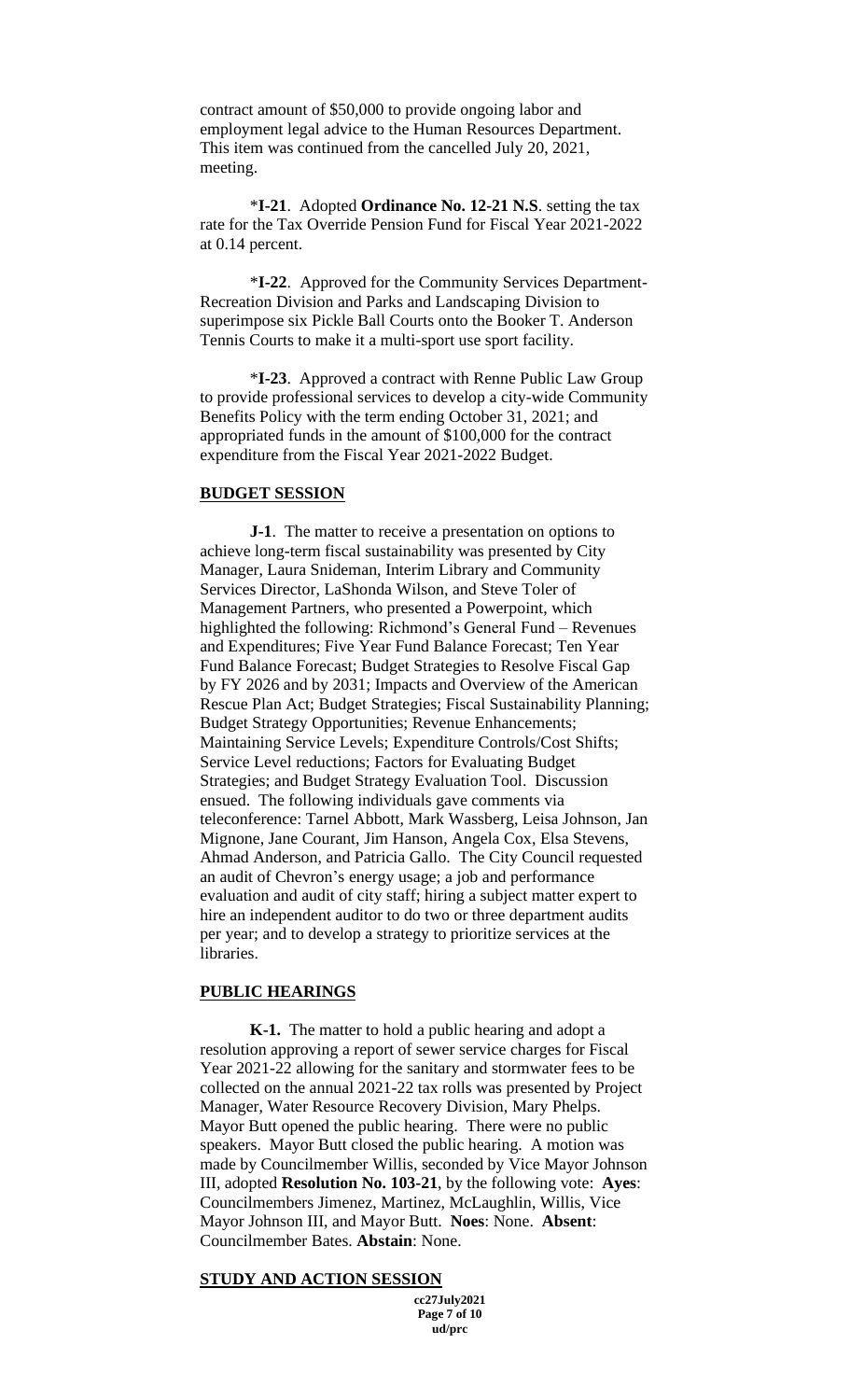**L-1**. The matter to direct staff (city attorney) to review University of California Berkeley's research, the City Charter and other relevant legal authority to determine if the City Council has the authority to extend voting rights to undocumented Richmond residents to participate in local elections and, upon completion, direct staff to present their findings to Council and, if authority exists, agendize an item for Council to consider such voting rights extension was presented by Councilmembers Jimenez, Martinez, and Vice Mayor Johnson III. This item was continued from the July 6, 2021, and cancelled July 20, 2021, meeting. Mayor Butt stated several guest speakers would not be allowed to make presentations. A motion was made by Councilmember Jimenez, seconded by Councilmember Willis, to allow five minutes for speakers to make a presentation, passed by the following vote: **Ayes**: Councilmembers Jimenez, Martinez, McLaughlin, Willis, and Vice Mayor Johnson III. **Noes**: Mayor Butt. **Absent**: Councilmember Bates. **Abstain**: None. Stephen Menendian, from the Othering and Bettering Institute, gave a presentation, which highlighted the following: How to Promote Civic Engagement; Extending Voting Privileges; and Approach of Implementation. The following individuals gave comments via teleconference: Ali Saidi, Yenny Garcia, Ahmad Anderson, Mark Wassberg, Elsa Stevens, Oscar Garcia, Deborah Bayer, Don Gosney, Garland Ellis, Tania Pulido, Alexa, Anne Janks, Vlara, Annie P, Edith Pastrano, Sadie Egan, Tomasa Espinoza, Keri Contreras, Lety, Randy Joseph, Floy Andrews, Deborah, Emily Ross, David Sharples, Denny Khamphanthong, Leisa Johnson, Yeri, Chandra Davies, Evelyn Perez, Marisol Cantu, Ozmar Huerta, Patricia Aguiar, Andres Soto, Diana Diaz- Noriega, Ceci, Alexa, Maria Franco, Tarnel Abbott, and Jocelyn Khansouvong. Further discussion ensued. A motion was made by Councilmember Willis, seconded by Councilmember Martinez, to approve the item. Mayor Butt made a friendly amendment and requested the cost and process of implementation. The friendly amendment was accepted, and the motion passed by the following vote: **Ayes**: Councilmembers Jimenez, Martinez, McLaughlin, Willis, Vice Mayor Johnson III, and Mayor Butt. **Noes**: None. **Absent**: Councilmember Bates. **Abstain**: None.

*(10:55 p.m. – A motion was made by Councilmember McLaughlin, seconded by Councilmember Jimenez, to extend the meeting and suspend the rules, to discuss Items I-19, K-1, and L-5, passed by the following vote: Ayes: Councilmembers Jimenez, Martinez, McLaughlin, Willis, and Vice Mayor Johnson III. Noes: Mayor Butt. Absent: Councilmember Bates. Abstain: None.* 

**L-2**. Continued to the August 24, 2021, City Council meeting, the matter to consider forming an Inter-Agency Liaison Committee between the City of Richmond and AC Transit to discuss transit related matters on a quarterly schedule and direct staff to send a letter of interest to AC Transit. This item was continued from the cancelled July 20, 2021, meeting.

**L-3**. Continued to the August 24, 2021, City Council meeting, the matter to receive a report from the Richmond-Shimada Friendship Commission.

**L-4**. Continued to the August 24, 2021, City Council meeting, the matter to receive an annual report from the Richmond Youth Council.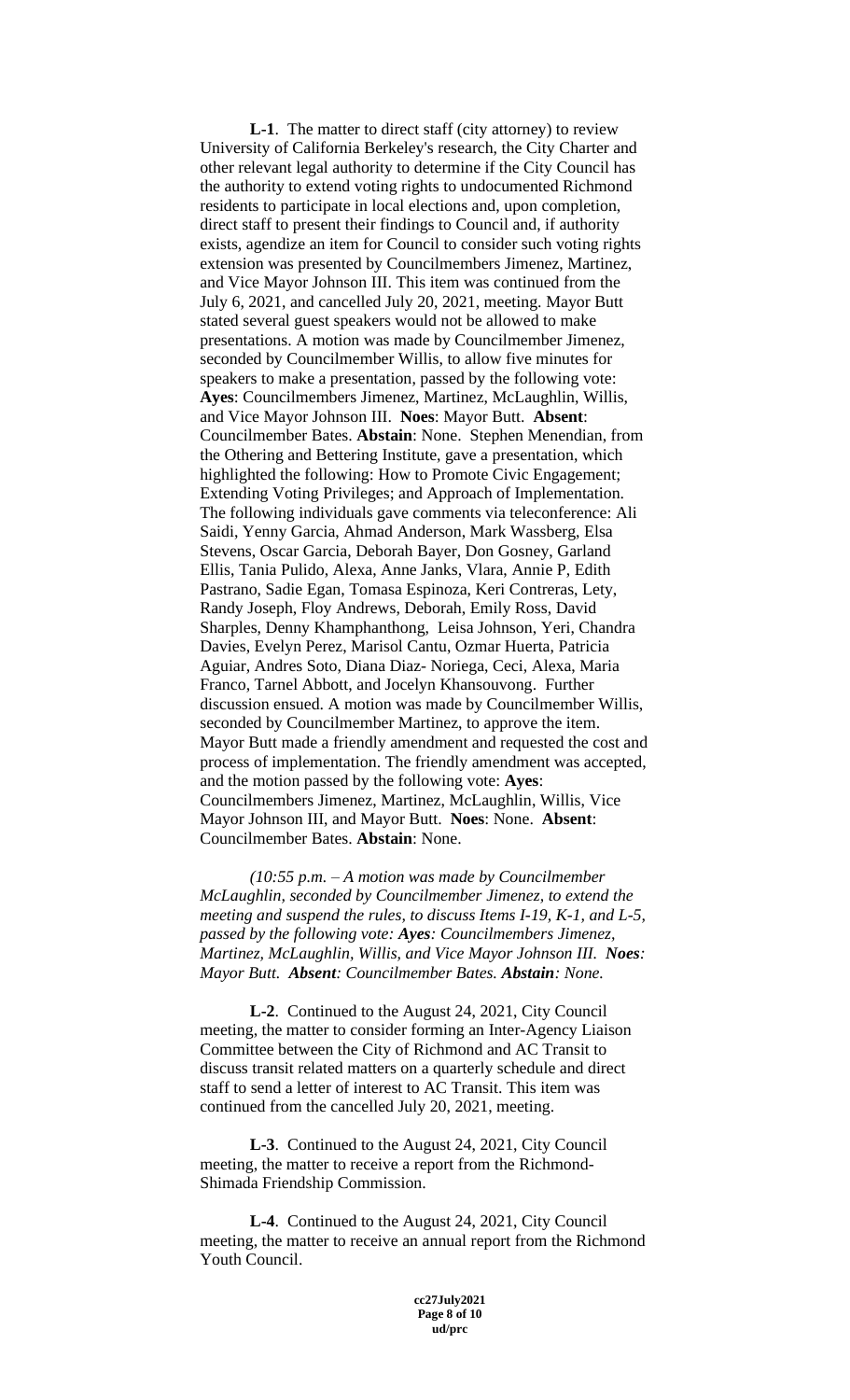**L-5**. The matter to adopt a resolution amending the City of Richmond City Council Rules of Procedure and Order (initially adopted by Resolution No. 27-06 and amended in subsequent years) to modify the last sentence of Section II A. (1) of this policy to eliminate the authority of the mayor to unilaterally cancel any future regular or special meeting of the City Council, so as to concur with the City of Richmond's democratic process of governance was presented by Councilmembers McLaughlin and Jimenez. *The proposed modification to the last sentence of Section II A was as follows: Any future regular or special meeting may be canceled by a vote of a majority of the members of the City Council during a regular or special meeting.* Discussion ensued. A motion was made by Councilmember McLaughlin, seconded by Councilmember Martinez to end debate. The following individuals gave comments via teleconference: Elsa Stevens, Tarnel Abbott, Jeanne Kortz, Evan Sirchuk, Sally Tobin, Mark Wassberg, Don Gosney, Deborah, Marisol Cantu, Jacqueline Thalberg, Randy Joseph, and Floridalma Bac. Further discussion ensued. Assistant City Attorney Heather McLaughlin stated that there was a portion of the city's harassment policy that protects city employees from harassment and discrimination. A motion was made by Councilmember McLaughlin, seconded by Councilmember Willis, adopted **Resolution No. 104-21**, by the following vote: **Ayes**: Councilmembers Jimenez, Martinez, McLaughlin, Willis, and Vice Mayor Johnson III. **Noes**: Mayor Butt. **Absent**: Councilmember Bates. **Abstain**: None.

**L-6**. Continued to the September 14, 2021, City Council meeting, to receive a presentation focused on the Richmond Bike Share Program and a discussion regarding transportation priority project implementation strategies.

**L-7**. Continued to the September 14, City Council meeting, the matter to discuss and provide direction to staff to implement a street sweeping pilot program that engages stakeholders, characteristic of the diversity of communities within the City and conforms to the City's National Pollutant Discharge Elimination System (NPDES) Stormwater Discharge Permit.

### **REPORTS OF OFFICERS: REFERRALS TO STAFF, AND GENERAL REPORTS (INCLUDING AB 1234 REPORTS)**

None.